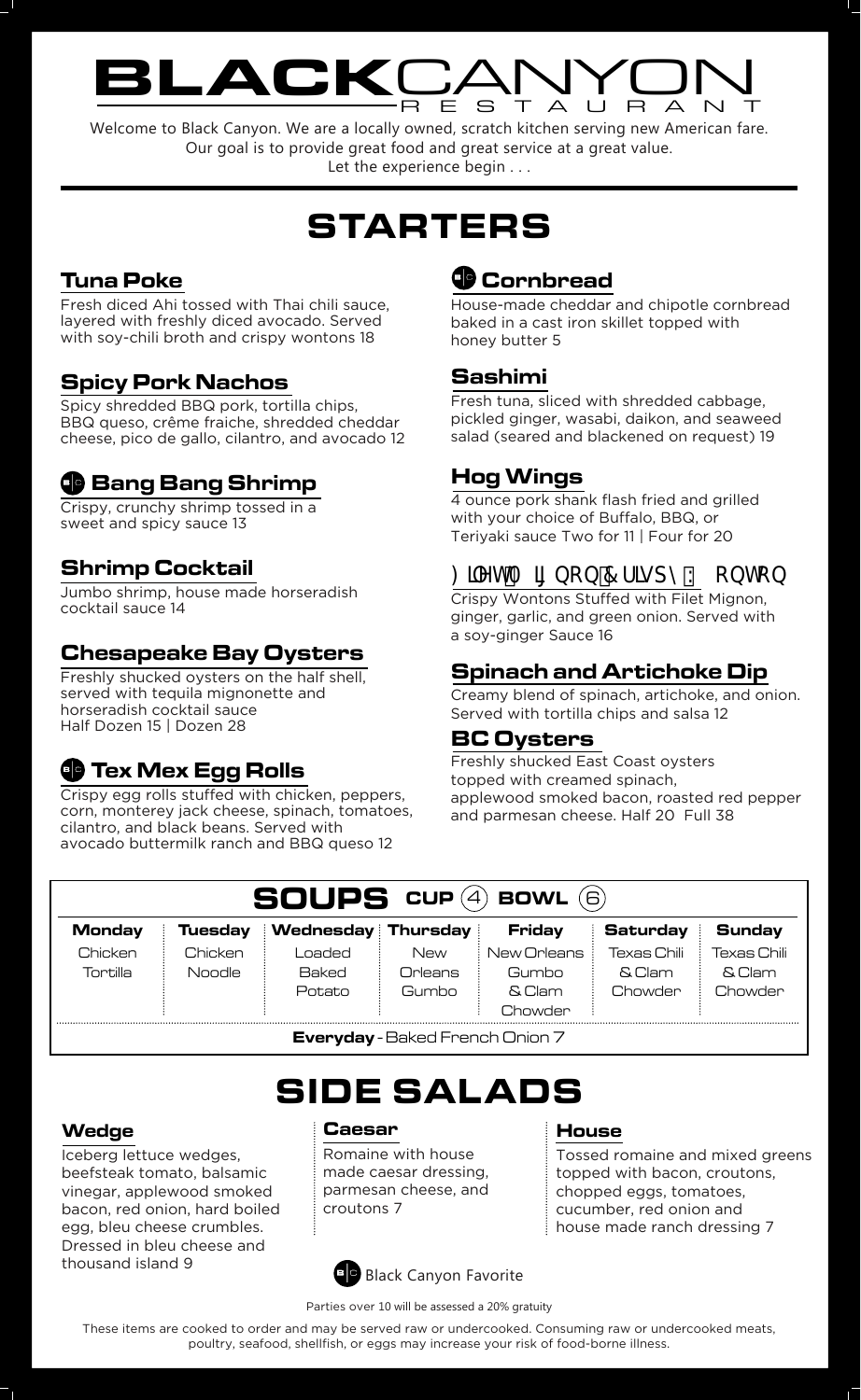# WOOD FIRED GRILL

All of our Certified Angus Beef® brand steaks, fresh seafood, and chops are prepared over our special hardwood blend of locally sourced hickory, oak, and cherry wood.

**The items from our wood fired grill can be accompanied by a cup of soup of the day,** 

#### **house salad or Caesar salad for 3**



Black Canyon is proud to serve Certified Angus Beef® brand. It is the best Angus beef available, dry aged for 28 days minimum and is a cut above USDA Choice and Prime grades because it must meet 10 quality standards. This results in the most flavorful, juicy, and tender beef that you can buy.



All Steaks market price and include 2 sides **All steaks are market price and include 1 side.**

## Filet Mignon

8 oz or 10 oz, the most tender of all steaks, hardwood grilled, topped with herb butter

## New York Strip

14 oz hearty, hardwood grilled steak, topped with herb butter

#### Ribeye

14 oz rich and tender steak, grilled over hardwood, and topped with herb butter.

## Sirloin

10 oz full of flavor and texture, grilled over hardwood, topped with herb butter.

## **SD BC Cowboy Cut**

22 oz bone-In Certified Angus Beef® ribeye, the most flavorful of steaks, grilled over hardwood, topped with herb butter and a side of bourbon bacon jam and served with steak fries

## Double Bone Pork Chop

16 oz brined and grilled, finished with herb butter and a side of our house made BBQ 25

## Baby Back Ribs

Knife and fork pork ribs, slow roasted and hardwood grilled, basted with house made BBQ. Served with shoestring fries and grilled pineapple cole slaw Full Rack 30

Rib Combo: Half Rack Ribs + 2 Boneless Chicken Breasts or Chicken Tenders 30

#### **Prime Rib** Available Thursday, Friday and Saturday only

14 oz slow roasted Certified Angus Beef®, carved to order. Served with a horseradish cream and au jus



•Grilled Pineapple Cole Slaw •Shoestring French fries •Steak Fries •Sweet Potato Fries

Rice Pilaf and Black Beans •Loaded Baked Potato •Mashed Potatoes •Mac and Cheese

•Wokked Vegetables •Broccoli •Asparagus Spears •Brussels Sprouts & Bacon

## LOBSTER MAC AND CHEESE TO SHARE \$15

Grilled Shrimp (2) **4** Sautéed Mushrooms **3**

Crispy Onion Straws **2** Bacon and Bleu Cheese **4** Bleu Cheese and Blackened **2**

Caramelized Onions **2** Bourbon Bacon Jam **3**

Parties over 10 will be assessed a 20% gratuity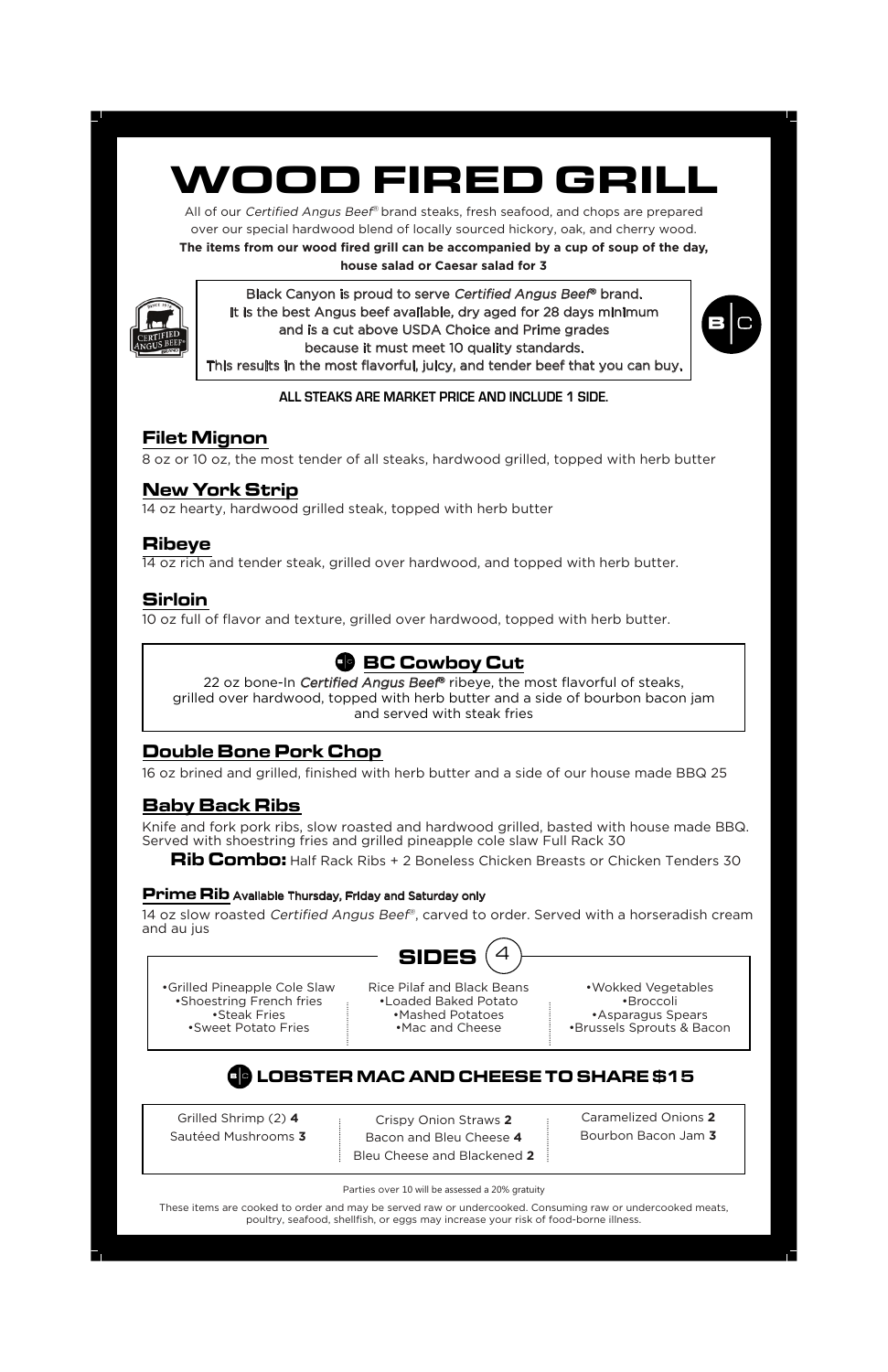# ENTRÉES

## BBQ Chicken

10 oz breast of chicken achiote marinated, brushed with our house made BBQ, served with shoestring fries and wokked fresh vegetables 20

#### Crab Cakes

Jumbo lump crab, served over Pommery mustard sauce. Served with steamed broccoli, and drawn butter upon request 40

#### Tacos

Choice of grilled chicken, filet mignon tips, or bang bang shrimp in flour tortillas with avocado, queso fresco, cabbage, baja sauce, creme fraiche, and pico de gallo. Served with rice pilaf topped with black beans with a side of salsa verde 22

#### Fresh Ahi

Seared rare over our hardwood grill, served on a bed of napa cabbage, wokked red peppers, peanuts & broccoli with a tangy soy ginger glaze and sriracha 34

#### Chicken Tenders

House made tempura chicken tenderloins served with shoestring fries Black Canyon cole slaw, honey mustard and buttermilk ranch sauces 19

#### Filet and Shrimp Pasta

Filet mignon tips, blackened shrimp, farfalle pasta, broccoli, red peppers, and scallions tossed in alfredo sauce served with grilled bread 25

#### BC Fish and Chips

Atlantic cod, beer battered and fried, served with shoestring fries, house made tartar sauce and Black Canyon cole slaw 20

#### Mahi Mahi

Fresh Mahi Mahi crusted with cashews and pan seared with a preserved lemon beurre blanc sauce topped with red pepper. Served over seasoned orzo and fresh green beans 27

#### Halibut

Served on top of jasmine rice. Accompanied with a sauté of baby carrots, red and yellow peppers, baby bok choy, shitake mushrooms, and spring onions. Topped with a citrushoison vinaigrette 34

#### Black Canyon Meatloaf

Certified Angus Beef®, short rib, brisket and chuck ground together and enhanced with the perfect spice blend. Formed into individual loaves and stuffed with caramelized onions, cheddar cheese and bacon. Served with fresh steamed broccoli and Black Canyon macaroni and cheese 26

#### Salmon

Fresh cold water salmon lightly seasoned, grilled over hardwood, served over mustard vinaigrette, with steamed broccoli and garnished with roasted cherry tomatoes 26

Parties over 10 will be assessed a 20% gratuity